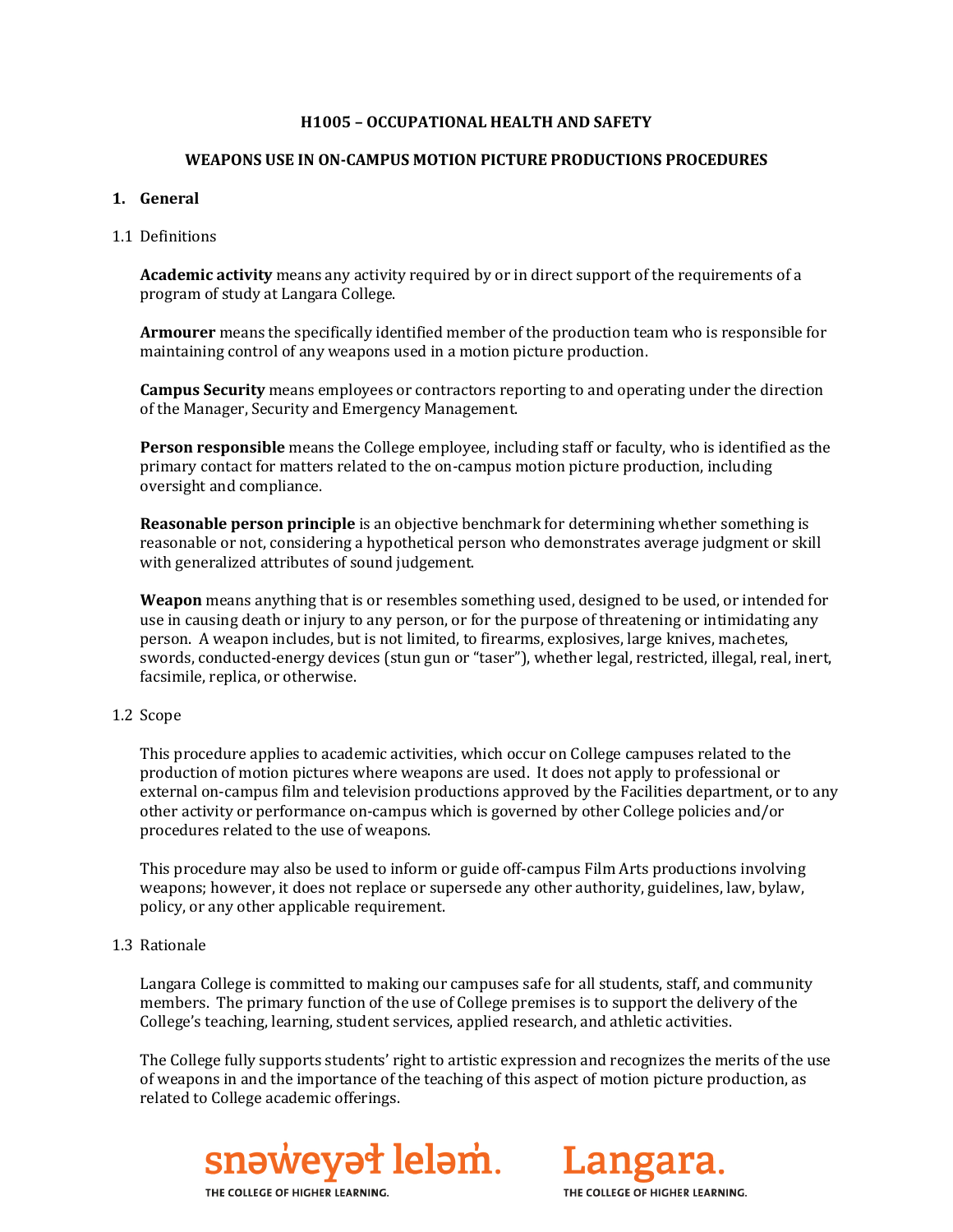**Langara College Procedures for H1005 Occupational Health and Safety - Weapons Use in On-Campus Motion Picture Productions Page 2 of 3**

# **2. Approval Procedure**

# 2.1 General Approval Required

All proposed on-campus filming must be approved by the College's Facilities Department through an established process, as amended from time-to-time. While Facilities Department approval is required for on-campus filming to proceed, additional approval is required for the proposed use of weapons related to the motion picture production.

# 2.2 Specific Approval Required for Weapon Use

The person responsible for the event is required to submit a specific request for the use of a weapon(s) in the motion picture production. Submissions may be made by email, as a clearly identified attachment to the request to film on-campus.

The request related to weapon use must include the following information, at minimum:

- location(s) of filming where the weapon will be used,
- the type and quantity of weapons used,
- the context of the scene in which the weapon will be used.
- a plan for handling of the weapon during non-filming times, including
	- $\circ$  transport and custody of the weapon while being brought to and from the filming location while on campus
	- o care-and-control of the weapon during the production, and
	- o obscuring the weapon from view when not in-use,
- a copy of the Safety Briefing that will be delivered on-set immediately prior to the weapon being used,
- confirmation of the name and contact information for the member of College faculty or staff, typically the person responsible, will be present on set for the entire time the weapon is on campus, to directly supervise the handling and use of the weapon.

The Safety Briefing must include, at minimum:

- identify the armourer,
- identify the type and quantity of weapons used,
- a demonstration to all persons on set that the weapon is non-loaded or otherwise rendered safe,
- outline the safe handling procedures for the weapon, before, during, and after use in filming, including limited handling of the weapon,
- any emergency response procedures required, based on the type and use of the weapon,<br>• the manner in which production can be halted if a safety concern is identified including
- the manner in which production can be halted if a safety concern is identified, including that any person on set may halt production if they believe there is a safety concern or danger present, and
- the requirement to halt production and make secure the weapon if the responsible person must leave the immediate filming location.

The Manager, Security and Emergency Management and Manager, Health and Safety, or designated and trained alternates, will review the request. If required and appropriate, consultation will be made with Risk Management, legal counsel, and/or police of jurisdiction.

The Manager, Security and Emergency Management, or designated alternate, will notify the person responsible for the event of the decision. The decision will include approval, conditional approval,